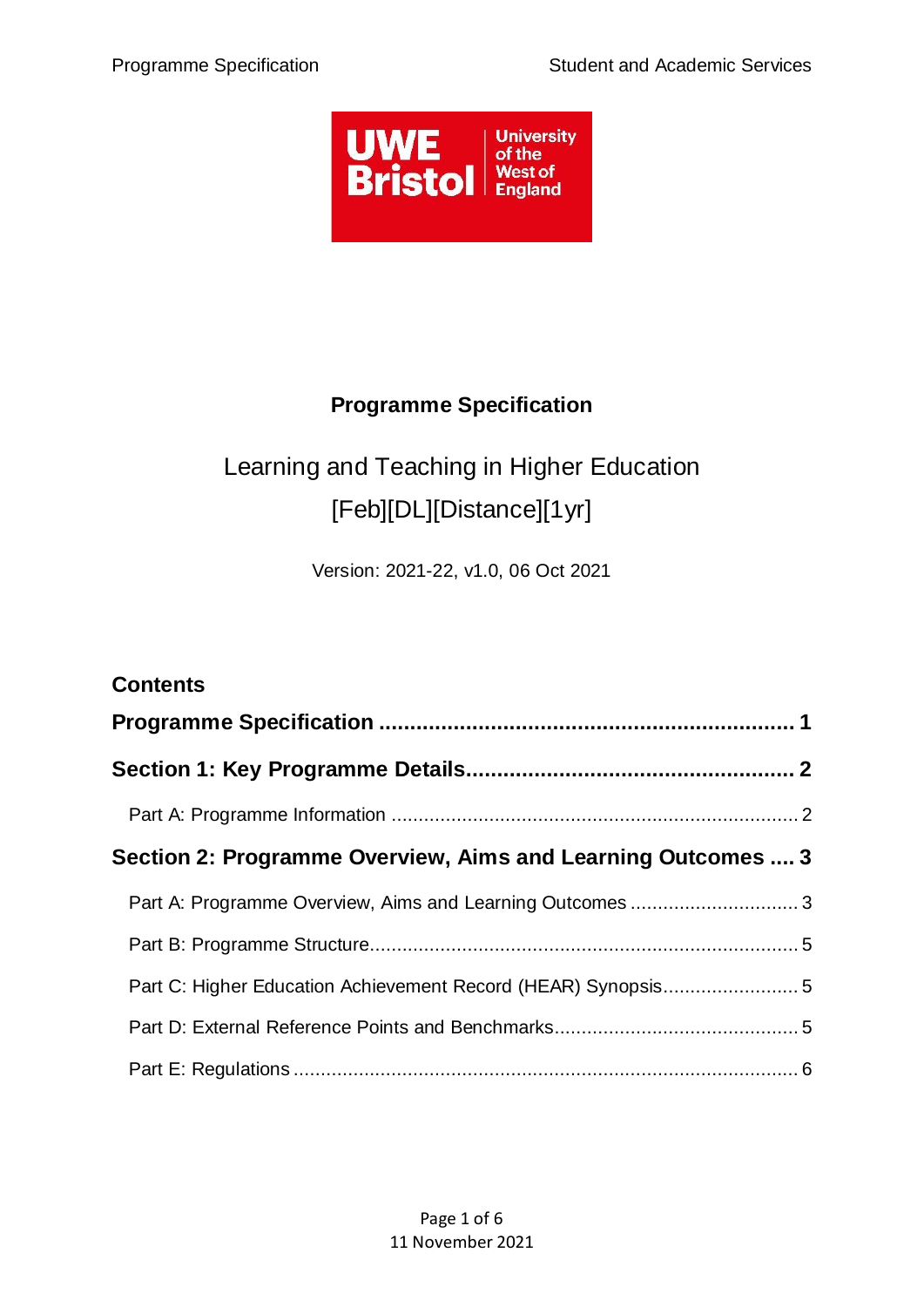### <span id="page-1-0"></span>**Section 1: Key Programme Details**

#### <span id="page-1-1"></span>**Part A: Programme Information**

**Programme title:** Learning and Teaching in Higher Education [Feb][DL][Distance][1yr] **Highest award:** PGCert Learning and Teaching in Higher Education **Awarding institution:** UWE Bristol **Affiliated institutions:** Not applicable **Teaching institutions:** UWE Bristol **Study abroad:** No **Year abroad:** No **Sandwich year:** No **Credit recognition:** No **Department responsible for the programme:** ACE Dept of Education and Childhood, Faculty of Arts Creative Industries & Education **Contributing departments:** Not applicable **Professional, statutory or regulatory bodies:** Advance HE **Apprenticeship:** Not applicable **Mode of delivery:** Distance without attendance **Entry requirements:** For the current entry requirements see the UWE public website **For implementation from:** 01 February 2022 **Programme code:** X14Q42-FEB-DL-DL-X14Q42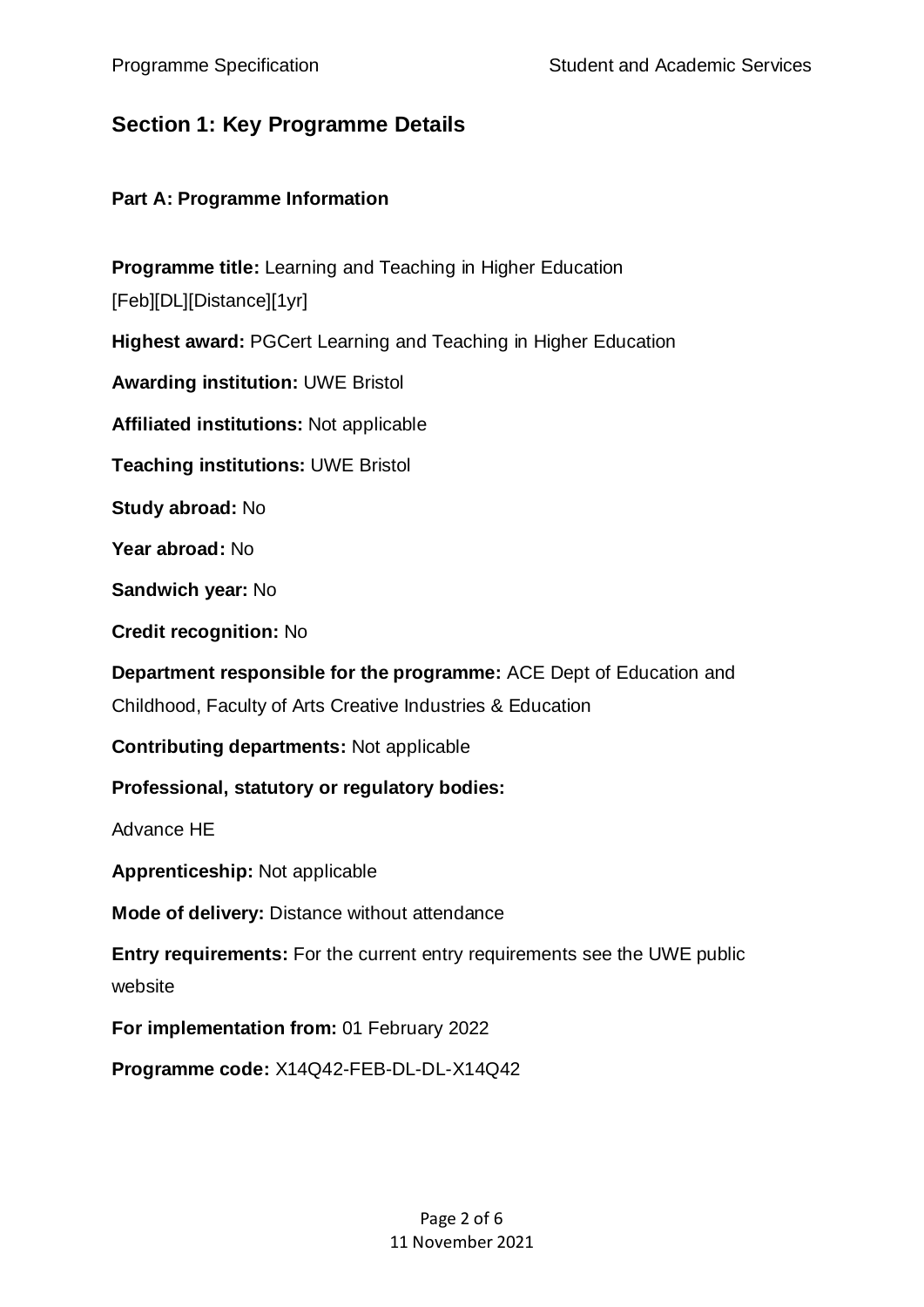## <span id="page-2-0"></span>**Section 2: Programme Overview, Aims and Learning Outcomes**

#### <span id="page-2-1"></span>**Part A: Programme Overview, Aims and Learning Outcomes**

**Overview:** The Postgraduate Certificate in Learning and Teaching in Higher Education (PG Cert LTHE) is an award designed for those who are directly responsible for teaching and learning in higher education. The programme is pending reaccreditation by Advance HE.

The programme incorporates recognised excellence in HE learning and teaching to develop a community of academic practitioners who value scholarship, learning and teaching as part of their integrated professional identities. The programme employs a wide range of teaching and learning strategies, enabling participants to experience these as learners. Furthermore, participants are encouraged to share practice and to learn from one another across disciplines and in different settings. This, in addition to a growing understanding of the evidence base that underpins good learning and teaching practices, will support participants to engage critically in the development of their teaching with the key aim of enhancing the quality of their students' learning experience.

#### **Educational Aims:** The programme aims to:

facilitate the development of an appropriate understanding of programme development and associated pedagogic knowledge, skills and values to develop effective HE practitioners who put students at the centre of their programmes and practice;

• encourage the development of transformational reflective practice;

• engender a culture which promotes equality and diversity through the design and development of inclusive programmes and practice;

• promote evidence based educational enquiry within an ethical framework to support the development of programmes and practice;

support participants in the recognition and management of the diverse and competing demands of professional academic practice.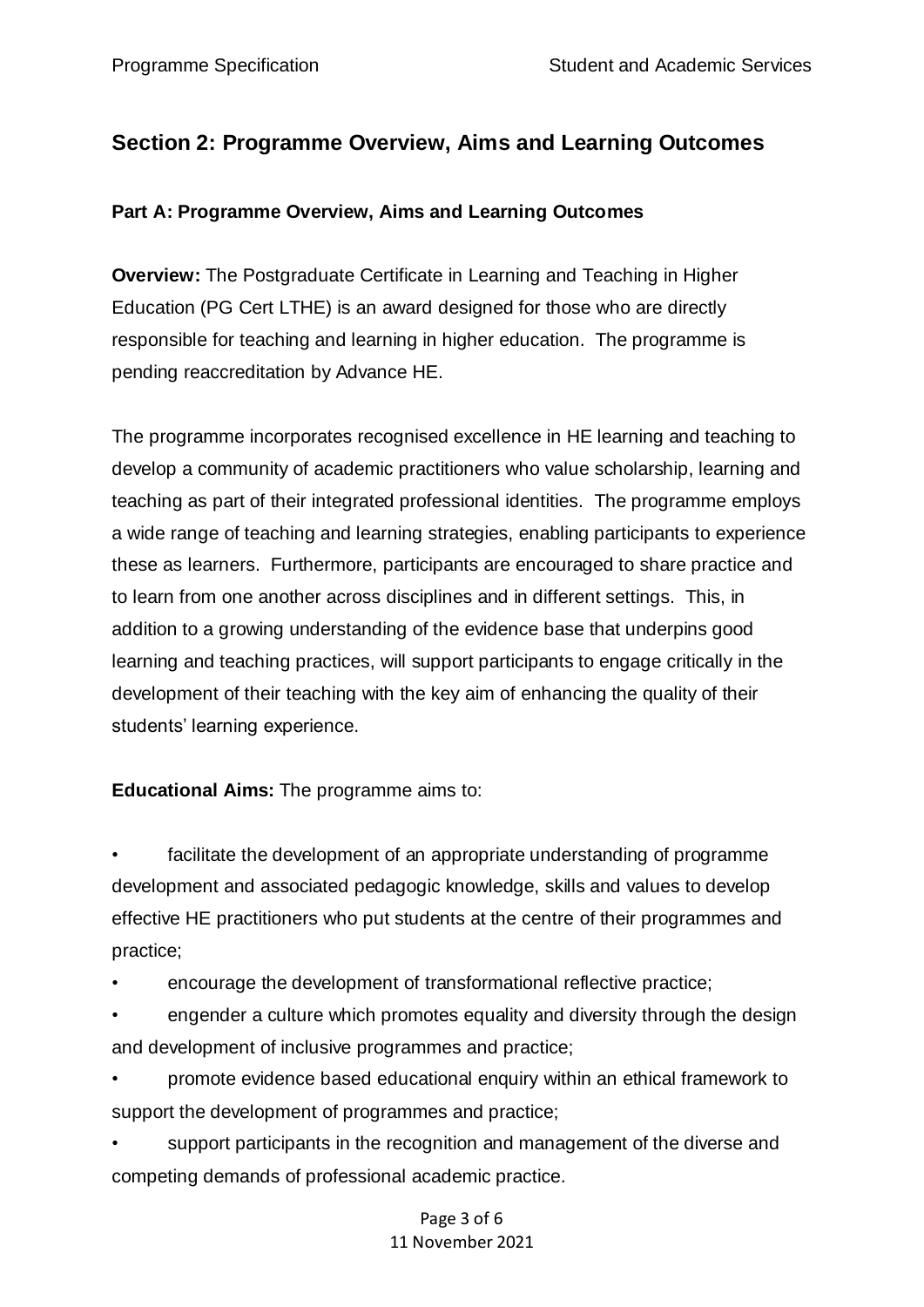The programme aligns to the Advance HE UK Professional Standards for Teaching and Supporting Learning in HE (UKPSF). The full programme aligns to Descriptor 2 of the UKPSF and the award of Fellowship of the HEA.

The module UTLGXT-30-M Theory and Practice in Higher Education aligns to Descriptor 1 of the UKPSF (Associate Fellow of the HEA) and is also available as a stand-alone module for anyone who does not require or for whom it is not appropriate to take the full programme. They may return to complete the full programme should their circumstances change in accordance with University Regulations and Procedures.

#### **Programme Learning Outcomes:**

On successful completion of this programme graduates will achieve the following learning outcomes.

#### **Programme Learning Outcomes**

- PO1. Critically evaluate and apply appropriate theory and pedagogic research in order to design and deliver effective, engaging, varied and inclusive teaching sessions
- PO2. Critically evaluate and apply a range of pedagogical research methodologies and methods to demonstrate the value of integrating ethical research within scholarship, learning and teaching
- PO3. Apply a critical understanding of different models and approaches to learning design, viewed holistically from a session, module and programme perspective
- PO4. Critically evaluate and apply a range of formative and summative assessment strategies to enhance student learning and inform planning and learning design
- PO5. Critically analyse the ways in which learning environments and technologies can be used to support teaching, learning, assessment and communication
- PO6. Continuously evaluate and enhance teaching and student outcomes through critical reflection on professional practice and the impact of teaching using a range of feedback, wider scholarship, working with peers and ongoing CPD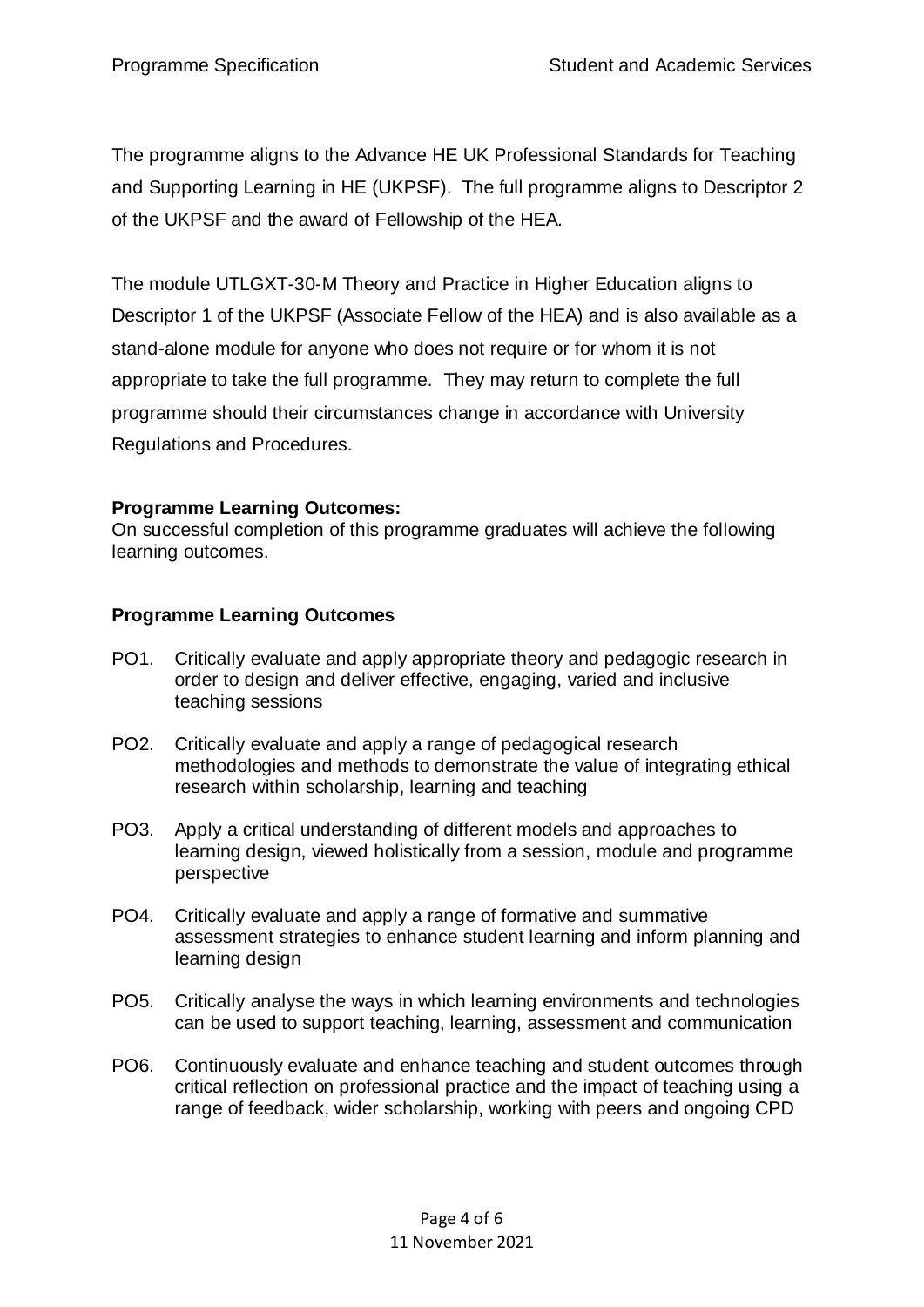- PO7. Support student wellbeing and success by recognising how individual circumstances impact learning, promoting inclusivity and equality of opportunity, and enabling students to be responsible for their own progression
- PO8. Situate practice in the wider context of higher education, recognising implications for professional practice and quality assurance and enhancement

#### <span id="page-4-0"></span>**Part B: Programme Structure**

#### **Year 1**

The student must take 60 credits from the modules in Year 1.

#### **Year 1 Compulsory Modules**

The student must take 60 credits from the modules in Compulsory Modules.

| <b>Module Code</b> | <b>Module Title</b>                                  | <b>Credit</b> |
|--------------------|------------------------------------------------------|---------------|
| UTLGXU-30-M        | Practice and Research in Higher Education<br>2021-22 | 30            |
| UTLGXT-30-M        | Theory and Practice in Higher Education<br>2021-22   | 30            |

#### <span id="page-4-1"></span>**Part C: Higher Education Achievement Record (HEAR) Synopsis**

Graduates will demonstrate dynamic approaches to learning and teaching through research informed innovation in their practice. They will account for their continuing development in diverse academic and/or professional settings. They will demonstrate the professionalism they bring to teaching and support for student learning through a variety of teaching, learning and assessment practices that support and underpin successful student learning.

#### <span id="page-4-2"></span>**Part D: External Reference Points and Benchmarks**

The programme and module learning outcomes are aligned to the Advance HE UK Professional Standards for Teaching and Supporting Learning in HE (UKPSF).